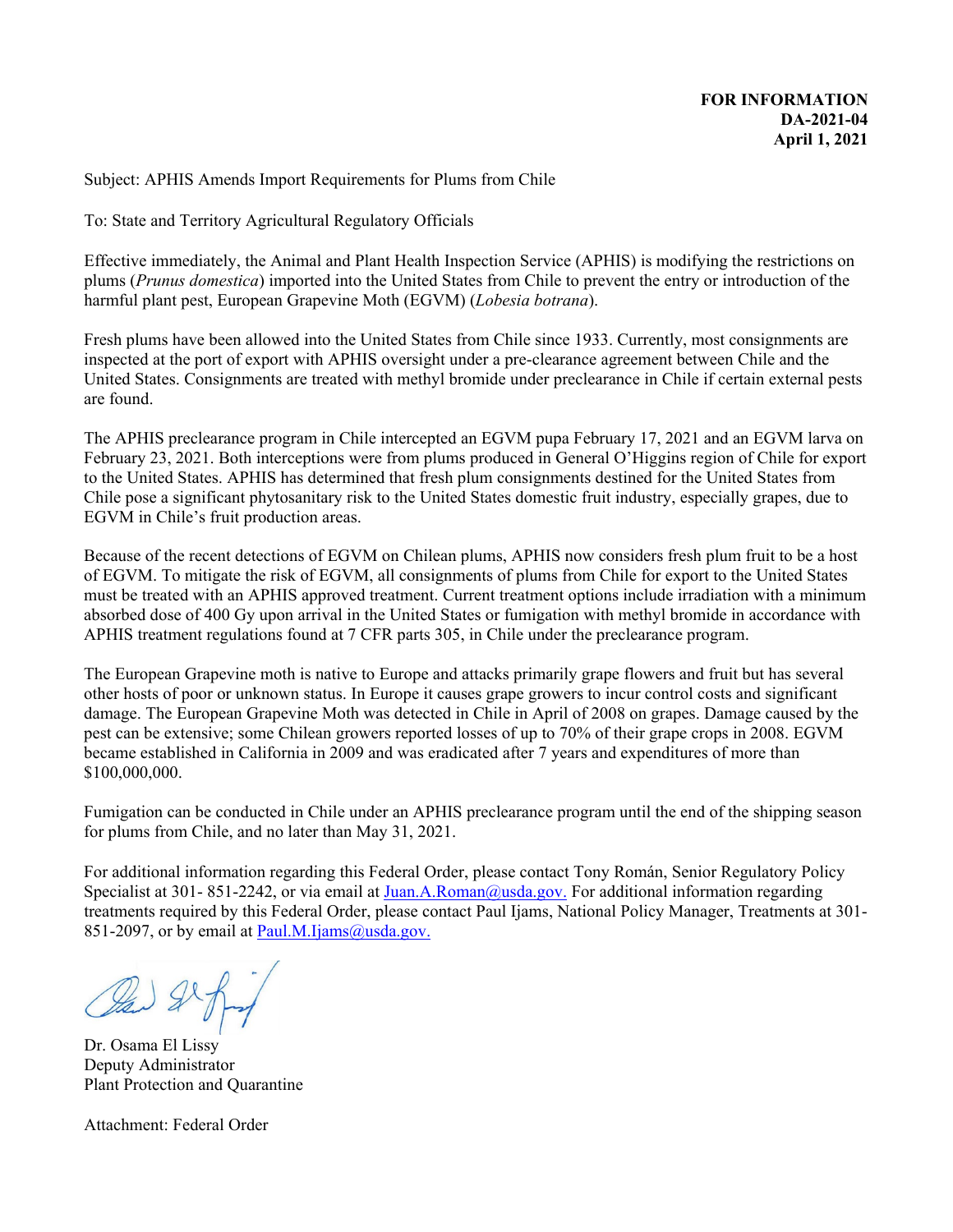## **United States Department of Agriculture Animal and Plant Health Inspection Service Plant Protection and Quarantine**

## **Federal Order**

## **Restrictions on Importations of Plums (***Prunus domestica***) from Chile**

## DA-2021-04 April 1, 2021

This Federal Order is issued pursuant to the authority provided by the Plant Protection Act (PPA) of June 20, 2000, as amended, Section 412(a), 7 U.S.C. 7712(a), which authorizes the Secretary of Agriculture to prohibit or restrict the importation, entry, exportation, or movement in interstate commerce of any plant, plant product, biological control organism, noxious weed, article, or means of conveyance, if the Secretary determines that the prohibition or restriction is necessary to prevent the introduction into the United States or the dissemination of a plant pest or noxious weed within the United States.

The purpose of this Federal Order is to prevent the entry or introduction of the harmful plant pest, European Grapevine Moth (EGVM) (*Lobesia botrana*) in fresh plum fruit consignments from Chile into the United States. The APHIS preclearance program in Chile intercepted an EGVM pupa February 17, 2021 and an EGVM larva on February 23, 2021, both in plums. The interceptions were from plums produced in General O'Higgins region of Chile for export to the United States.

APHIS has determined that fresh plum consignments destined for the United States from Chile pose a significant phytosanitary risk to the United States domestic fruit industry due to EGVM in Chile's fruit production areas. The APHIS Administrator has determined that because of this significant phytosanitary pest risk, it is necessary to immediately modify the current entry requirements in order to prevent the entry and/or the dissemination of the harmful pest EGVM into the United States via the Chilean fresh plum fruit pathway.

The European Grapevine Moth is native to Europe and attacks primarily grape flowers and fruit but has several other hosts of poor or unknown status. In Europe it causes grape growers to incur control costs and significant damage. The European Grapevine Moth was detected in Chile in April of 2008 on grapes. Damage caused by the pest can be extensive; some Chilean growers reported losses of up to 70% of their grape crops in 2008. EGVM became established in California in 2009 and was eradicated after 7 years and expenditures of more than \$100,000,000. Because of the recent detections of EGVM on Chilean plums, APHIS now considers fresh plum fruit to be a host of EGVM.

Due to the pest risk described above, APHIS has determined that additional requirements are immediately needed for the import of plums from Chile into the United States to prevent the entry and/or the dissemination of EGVM via the Chilean fresh plum pathway. Therefore, effective immediately, all fresh plum consignments imported into the United States must be:

- Accompanied by a phytosanitary certificate issued by the national plant protection organization of Chile, and either
- Irradiated with a minimum absorbed dose of 400 Gy in accordance with applicable requirements of 7 CFR part 305, or
- Fumigated with methyl bromide in accordance with applicable requirements of 7 CFR parts 305.

There are currently no irradiation facilities in Chile and importers are limited to irradiation upon arrival into the United States. If irradiation facilities become available, irradiation may be applied in Chile following all requirements of 7 CFR parts 305, including APHIS facility approval, an operational workplan, and addendum.